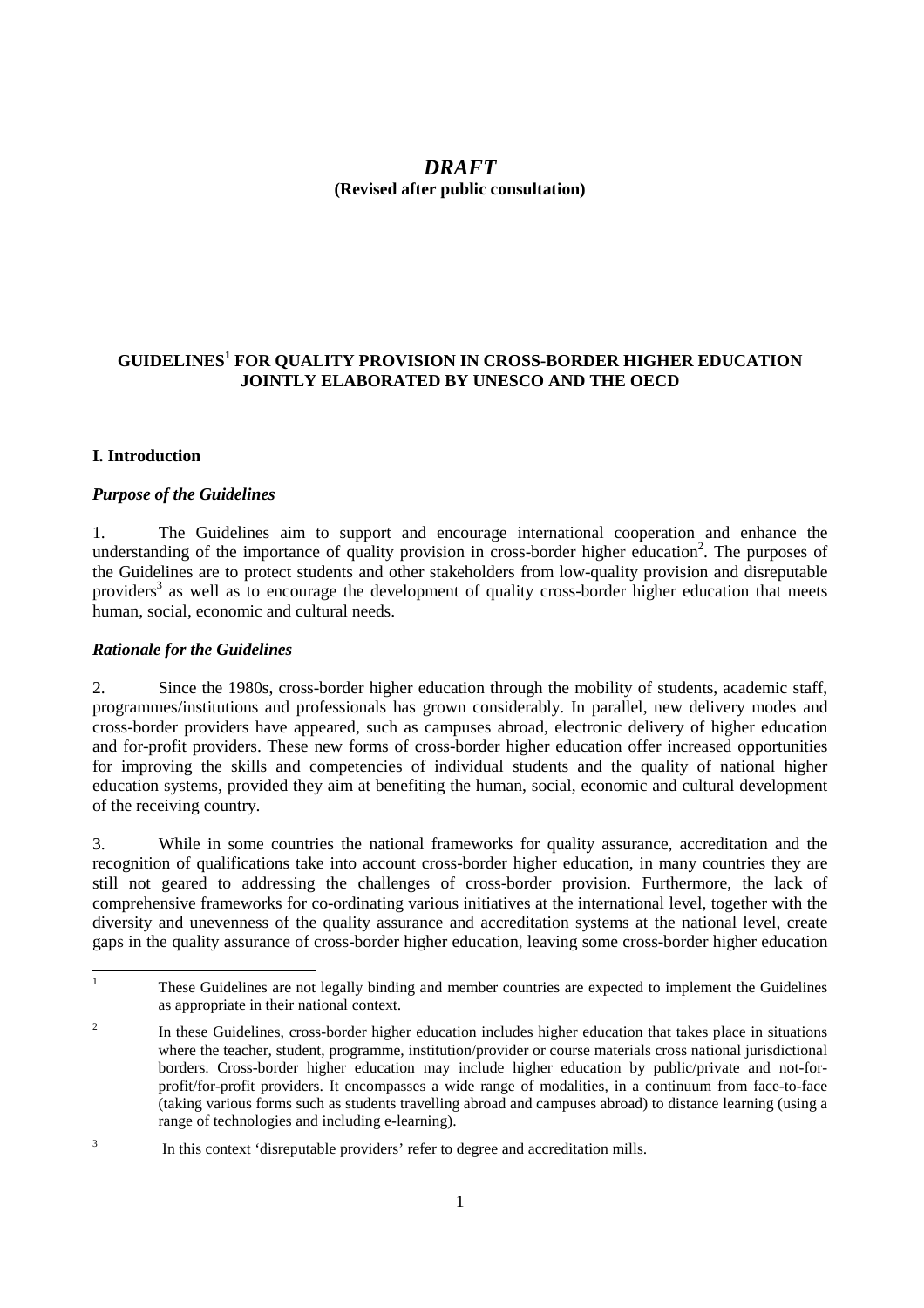provision outside any framework of quality assurance and accreditation. This makes students and other stakeholders more vulnerable to low-quality provision and disreputable providers<sup>4</sup> of cross-border higher education. The challenge faced by current quality assurance and accreditation systems is to develop appropriate procedures and systems to cover foreign providers and programmes (in addition to national providers and programmes) in order to maximise the benefits and limit the potential drawbacks of the internationalisation of higher education. At the same time, the increase in cross-border student, academic staff, researcher and professional mobility has put the issue of the recognition of academic and professional qualifications high on the international cooperation agenda.

4. There is therefore a need for additional national initiatives, strengthened international cooperation and networking, and more transparent information on procedures and systems of quality assurance, accreditation and recognition of qualifications. These efforts should have a global range and should emphasise supporting the needs of developing countries to establish robust higher education systems. Given that some countries lack comprehensive frameworks for quality assurance, accreditation and the recognition of qualifications, capacity-building should form an important part of the overall strengthening and co-ordination of national and international initiatives. In this light, UNESCO and the OECD have worked closely together in the development of these Guidelines for quality provision in crossborder higher education ("*Guidelines*"). The implementation of these Guidelines could serve as a first step in the capacity-building process.

5. The quality of a country's higher education sector and its assessment and monitoring is not only key to its social and economic well-being, it is also a determining factor affecting the status of that higher education system at the international level. The establishment of quality assurance systems has become a necessity, not only for monitoring quality in higher education delivered within the country, but also for engaging in delivery of higher education internationally. As a consequence, there has been an impressive rise in the number of quality assurance and accreditation bodies for higher education in the past two decades. However, existing national quality assurance capacity often focuses exclusively on domestic delivery by domestic institutions.

6. The increased cross-border mobility of students, academic staff, professionals, programmes and providers presents challenges for existing national quality assurance and accreditation frameworks and bodies as well as for the systems for recognising foreign qualifications. Some of these challenges are described below:

- (1) National capacity for quality assurance and accreditation often does not cover cross-border higher education. This increases the risk of students falling victim to misleading guidance and information and disreputable providers, dubious quality assurance and accreditation bodies and low-quality provision, leading to qualifications of limited validity.
- (2) National systems and bodies for the recognition of qualifications may have limited knowledge and experience in dealing with cross-border higher education. In some cases, the challenge becomes more complicated as cross-border higher education providers may deliver qualifications that are not of comparable quality to those which they offer in their home country.
- (3) The increasing need to obtain national recognition of foreign qualifications has posed challenges to national recognition bodies. This in turn, at times, leads to administrative and legal problems for the individuals concerned.

 $\frac{1}{4}$ 

See footnote number 3.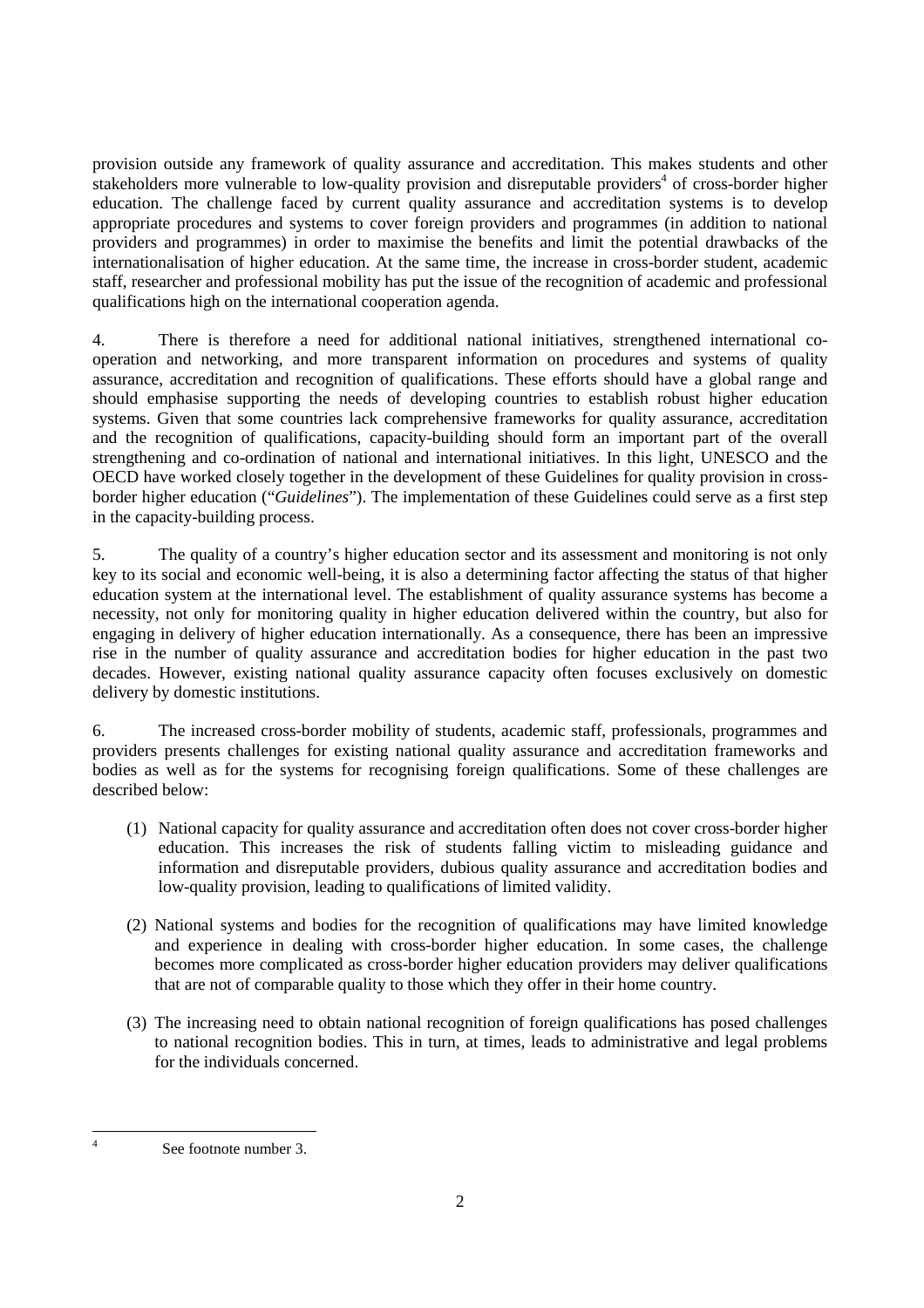(4) The professions depend on trustworthy, high-quality qualifications. It is essential that users of professional services including employers have full confidence in the skills of qualified professionals. The increasing possibility of obtaining low-quality qualifications could harm the professions themselves, and might in the long run undermine confidence in professional qualifications.

## *Scope of the Guidelines*

7. The Guidelines aim to provide an international framework for quality provision in cross-border higher education that responds to the above-mentioned challenges.

8. The Guidelines are based on the principle of mutual trust and respect among countries and on the recognition of the importance of international collaboration in higher education. They also recognise the importance of national authority and the diversity of higher education systems. Countries attach a high importance to national sovereignty over higher education. Higher education is a vital means for expressing a country's linguistic and cultural diversity and also for nurturing its economic development and social cohesion. It is therefore recognized that policy-making in higher education reflects national priorities. At the same time, it is recognized that in some countries, there are several competent authorities in higher education.

9. The effectiveness of the Guidelines largely depends on the possibility of strengthening the capacity of national systems to assure the quality of higher education. The development and implementation of the UNESCO regional conventions and further support to the ongoing capacity-building initiatives of UNESCO, other multilateral organisations and bilateral donors in this area will sustain and be complementary to the Guidelines. These initiatives should be supported by strong regional and national partners.

10. The Guidelines acknowledge the important role of non-governmental organisations such as higher education associations, student bodies, academic staff associations, networks of quality assurance and accreditation bodies, recognition and credential evaluation bodies and professional bodies in strengthening international co-operation for quality provision in cross-border higher education. The Guidelines aim to encourage the strengthening and co-ordination of existing initiatives by enhancing dialogue and collaboration among various bodies.

11. Cross-border higher education encompasses a wide span of modalities that range from face-toface (taking various forms such as students travelling abroad and campuses abroad) to distance learning (using a range of technologies and including e-learning). In implementing the Guidelines, consideration should be given to the variety of provision and its different demands for quality assurance.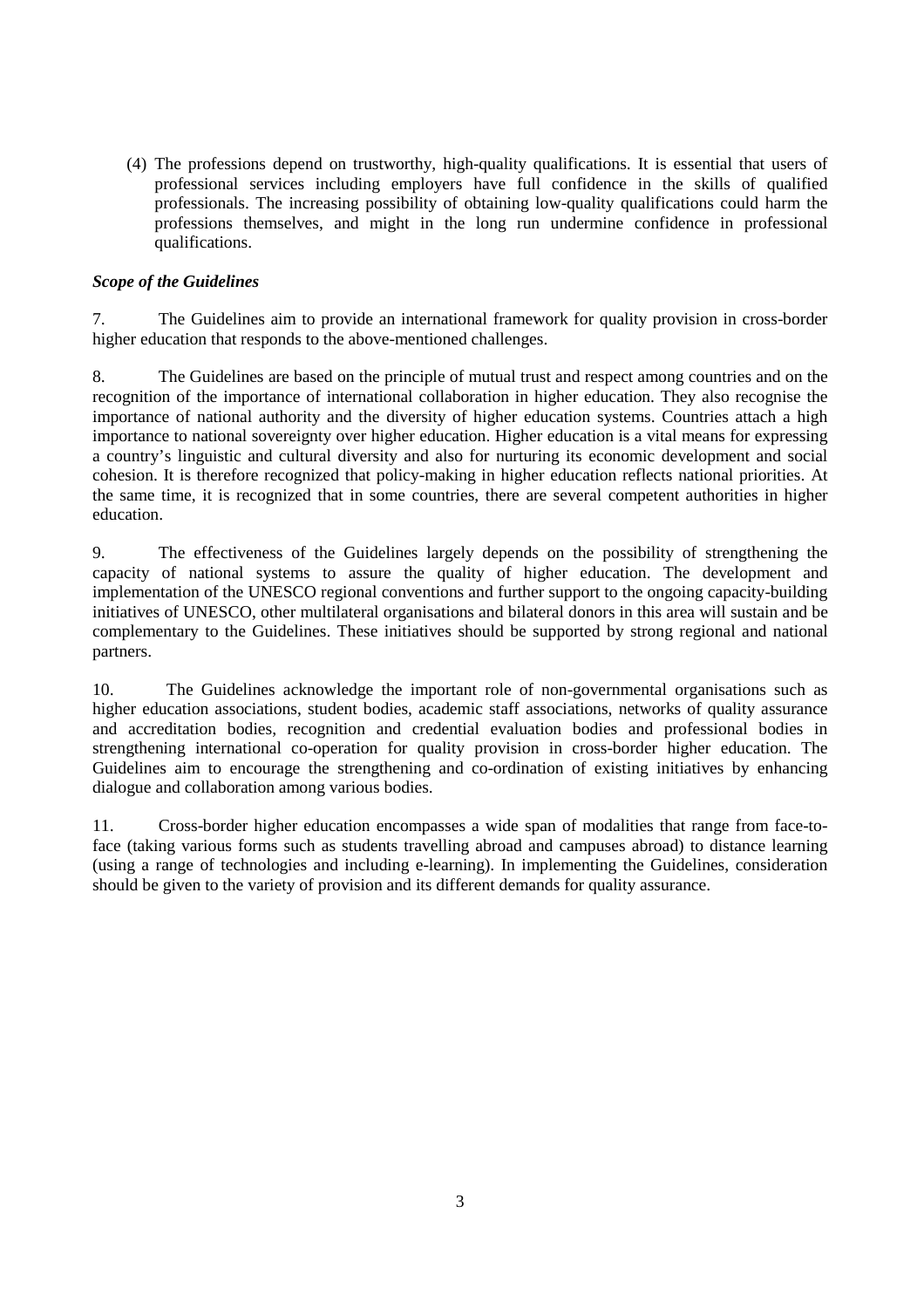## **II. Guidelines for Higher Education Stakeholders**

12. The Guidelines recommend actions to six stakeholders<sup>5</sup>: governments; higher education institutions/providers including academic staff; student bodies; quality assurance and accreditation bodies; academic recognition bodies<sup>6</sup>; and professional bodies.

#### *Guidelines for governments*

13. Governments can be influential, if not responsible, in promoting adequate quality assurance, accreditation and the recognition of qualifications. They undertake the role of policy coordination in most higher education systems. However, it is acknowledged throughout these Guidelines that in some countries, the authority for overseeing quality assurance lies with sub-national government bodies or with non-governmental organisations.

- 14. In this context, it is recommended that governments:
	- (1) Establish, or encourage the establishment of a comprehensive, fair and transparent system of registration or licensing for cross-border higher education providers wishing to operate in their territory.
	- (2) Establish, or encourage the establishment of a comprehensive capacity for reliable quality assurance and accreditation of cross-border higher education provision, recognising that quality assurance and accreditation of cross-border higher education provision involves both sending and receiving countries.
	- (3) Consult and coordinate amongst the various competent bodies for quality assurance and accreditation both nationally and internationally.
	- (4) Provide accurate, reliable and easily accessible information on the criteria and standards for registration, licensure, quality assurance and accreditation of cross-border higher education, their consequences on the funding of students, institutions or programmes, where applicable and their voluntary or mandatory nature.
	- (5) Consider becoming party to and contribute to the development and/or updating of the appropriate UNESCO regional conventions on recognition of qualifications and establish national information centres as stipulated by the conventions.
	- (6) Where appropriate develop or encourage bilateral or multilateral recognition agreements, facilitating the recognition or equivalence of each country's qualifications based on the procedures and criteria included in mutual agreements.
	- (7) Contribute to efforts to improve the accessibility at the international level of up-to-date, accurate and comprehensive information on recognised higher education institutions/providers.

 5

In the Guidelines, the distinctions among these stakeholders are made based on the functions and it is recognized that the different functions do not necessarily belong to separate bodies.

<sup>6</sup> Academic recognition bodies include qualification recognition bodies, credential evaluation bodies, and advisory/information centres.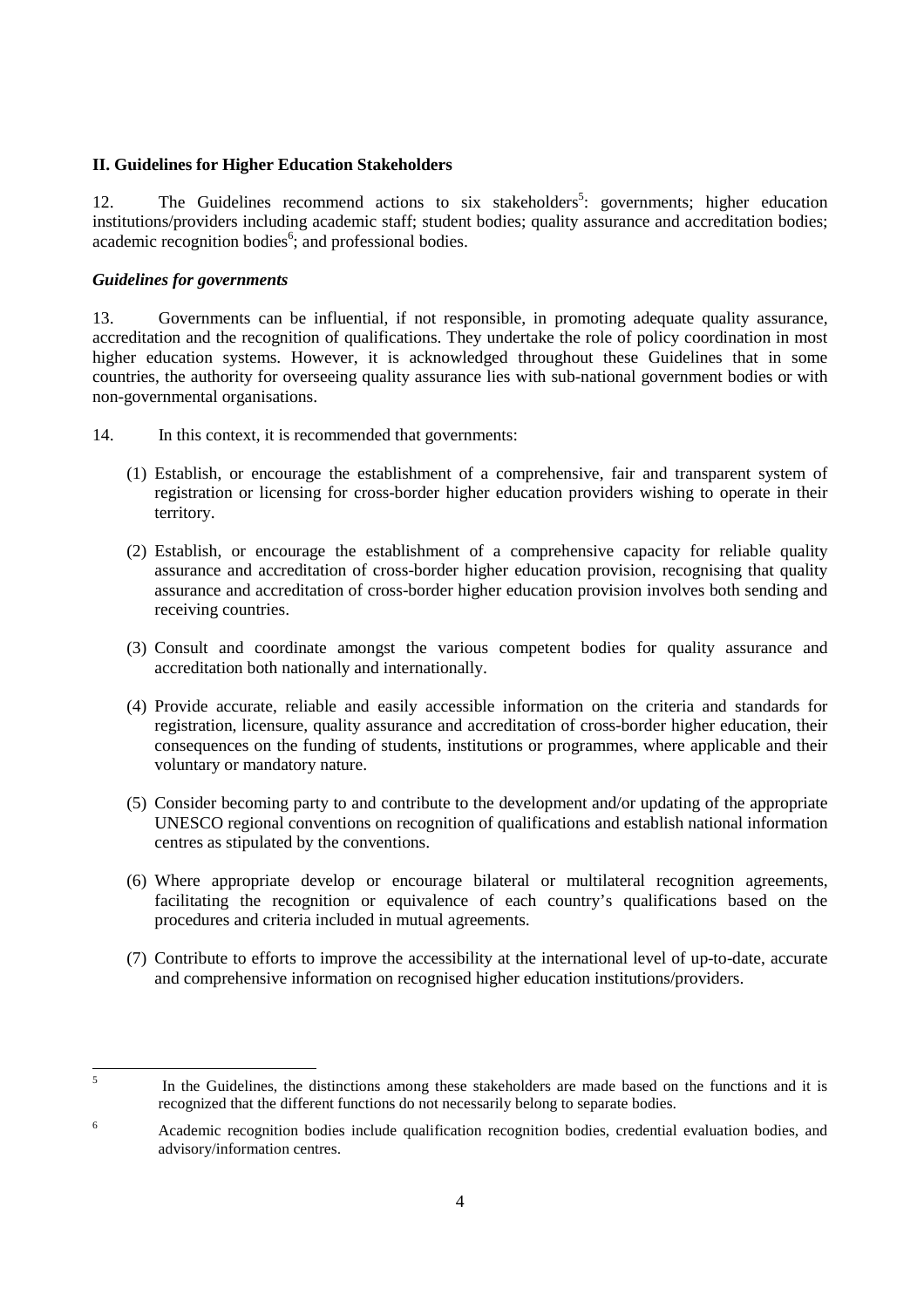## *Guidelines for higher education institutions/providers*

15. Commitment to quality by all higher education institutions/providers is essential<sup>7</sup>. To this end, the active and constructive contributions of academic staff are indispensable. Higher education institutions are responsible for the quality as well as the social, cultural and linguistic relevance of education and the standards of qualifications provided in their name, no matter where or how it is delivered.

16. In this context, it is recommended that higher education institutions/providers delivering crossborder higher education:

- (1) Ensure that the programmes they deliver across borders and in their home country are of comparable quality and that they also take into account the cultural and linguistic sensitivities of the receiving country. It is desirable that a commitment to this effect should be made public.
- (2) Recognise that quality teaching and research is made possible by the quality of faculty and the quality of their working conditions that foster independent and critical inquiry. The UNESCO Recommendation concerning the Status of Higher Education Teaching Personnel<sup>8</sup> and other relevant instruments need to be taken into account by all institutions and providers to support good working conditions and terms of service, collegial governance and academic freedom.
- (3) Develop, maintain or review current internal quality management systems so that they make full use of the competencies of stakeholders such as academic staff, administrators, students and graduates and take full responsibility for delivering higher education qualifications comparable in standard in their home country and across borders. Furthermore, when promoting their programmes to potential students through agents, they should take full responsibility to ensure that the information and guidance provided by their agents are accurate reliable and easily accessible
- (4) Consult competent quality assurance and accreditation bodies and respect the quality assurance and accreditation systems of the receiving country when delivering higher education across borders, including distance education.
- (5) Share good practices by participating in sector organisations and inter-institutional networks at national and international levels.
- (6) Develop and maintain networks and partnerships to facilitate the process of recognition by acknowledging each other's qualifications as equivalent or comparable.
- (7) Where relevant, use codes of good practice such as the UNESCO/Council of Europe '*Code of good practice in the provision of transnational education'9* and other relevant codes such as the

<sup>-&</sup>lt;br>7 An important and relevant initiative for this is the statement "Sharing Quality Higher Education Across Borders" by the International Association of Universities, the Association of Universities and Colleges of Canada, the American Council on Education and the Council on Higher Education Accreditation on behalf of higher education institutions worldwide.

<sup>8</sup> Available at the following: http://portal.unesco.org/en/ev.php-URL\_ID=13144&URL\_DO=DO\_TOPIC&URL\_SECTION=201.html

 $\alpha$  Available at the following: http://www.coe.int/T/E/Cultural\_Cooperation/education/Higher\_education/Activities/Bologna\_Process/Code\_TNE.asp#TopofPage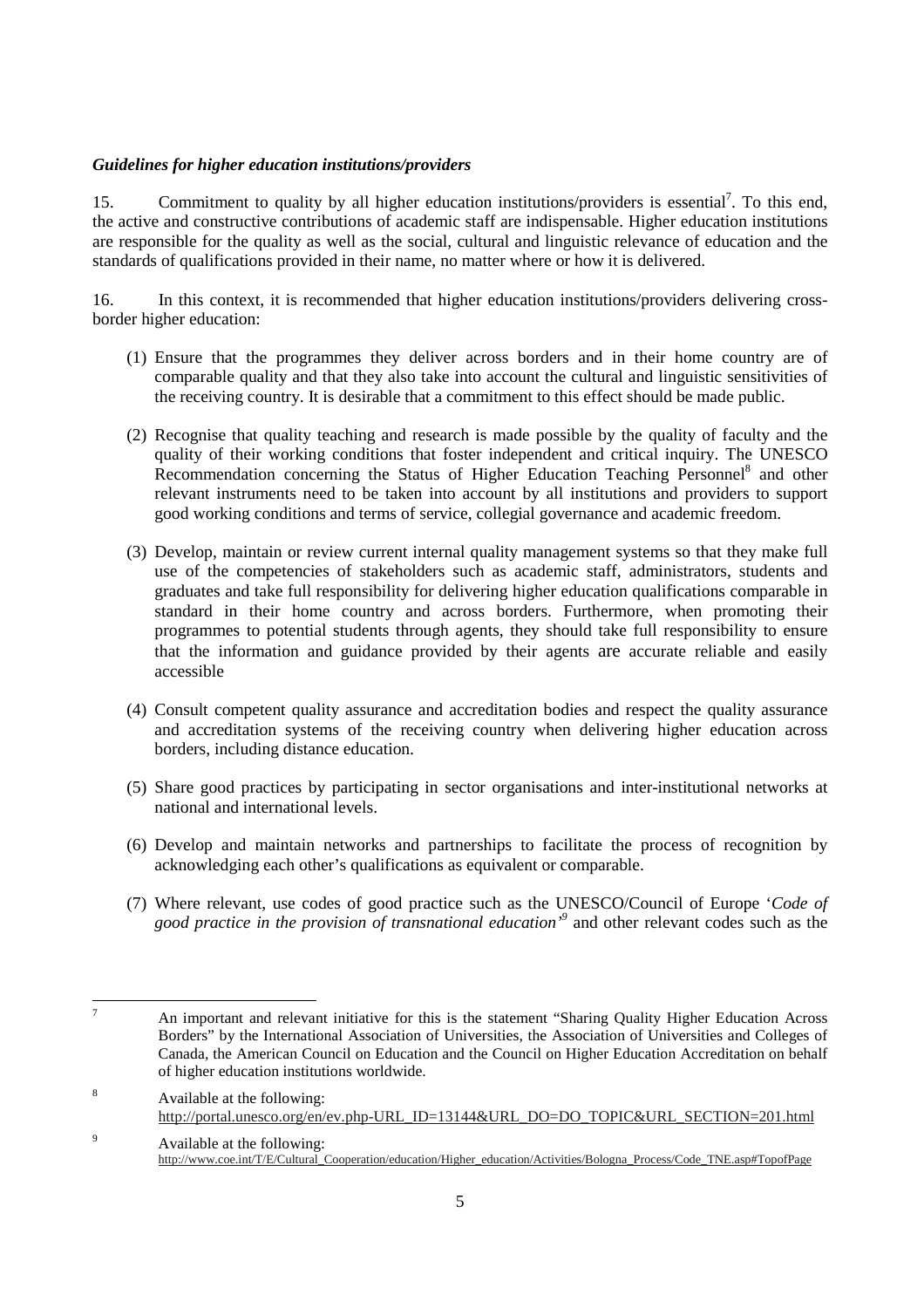Council of Europe/UNESCO *Recommendation on Criteria and Procedures for the Assessment of Foreign Qualifications10*.

- (8) Provide accurate, reliable and easily accessible information on the criteria and procedures of external and internal quality assurance and the academic and professional recognition of qualifications they deliver and provide complete descriptions of programmes and qualifications, preferably with descriptions of the knowledge, understanding and skills that a successful student should acquire. Higher education institutions/providers should collaborate especially with quality assurance and accreditation bodies and with student bodies to facilitate the dissemination of this information.
- (9) Ensure the transparency of the financial status of the institution and/or educational programme offered.

## *Guidelines for student bodies*

17. As representatives of the direct recipients of cross-border higher education and as part of the higher education community, student bodies bear the responsibility of helping students and potential students to carefully scrutinise the information available and giving sufficient consideration in their decision-making process.

18. In this context, it is recommended that the emergence of autonomous local, national and international student bodies be encouraged and that the student bodies:

- (1) Be involved as active partners at international, national and institutional levels in the development, monitoring and maintenance of the quality provision of cross-border higher education and take the necessary steps to achieve this objective.
- (2) Take active part in promoting quality provision, by increasing the awareness of the students of the potential risks such as misleading guidance and information, low-quality provision leading to qualifications of limited validity, and disreputable providers. They should also guide them to accurate and reliable information sources on cross-border higher education. This could be done by increasing the awareness of the existence of these guidelines as well as taking an active part in their implementation.
- (3) Encourage students and potential students to ask appropriate questions when enrolling in crossborder higher education programmes. A list of relevant questions could be established by student bodies, including foreign students where possible, in collaboration with bodies such as higher education institutions, quality assurance and accreditation bodies and academic recognition bodies. Such a list should include the following questions: whether the foreign institution/provider is recognised or accredited by a trustworthy body and whether the qualifications delivered by the foreign institution/provider are recognised in the students' home country for academic and/or professional purposes.

## *Guidelines for quality assurance and accreditation bodies*

Available at the following:

19. In addition to internal quality management of institutions/providers, external quality assurance and accreditation systems have been adopted in more than 60 countries. Quality assurance and accreditation bodies are responsible for assessing the quality of higher education provision. The existing

 $10<sup>1</sup>$ 

http://www.coe.int/T/E/Cultural\_Cooperation/education/Higher\_education/ENIC\_Network/Recom\_Criteria\_Procedures.asp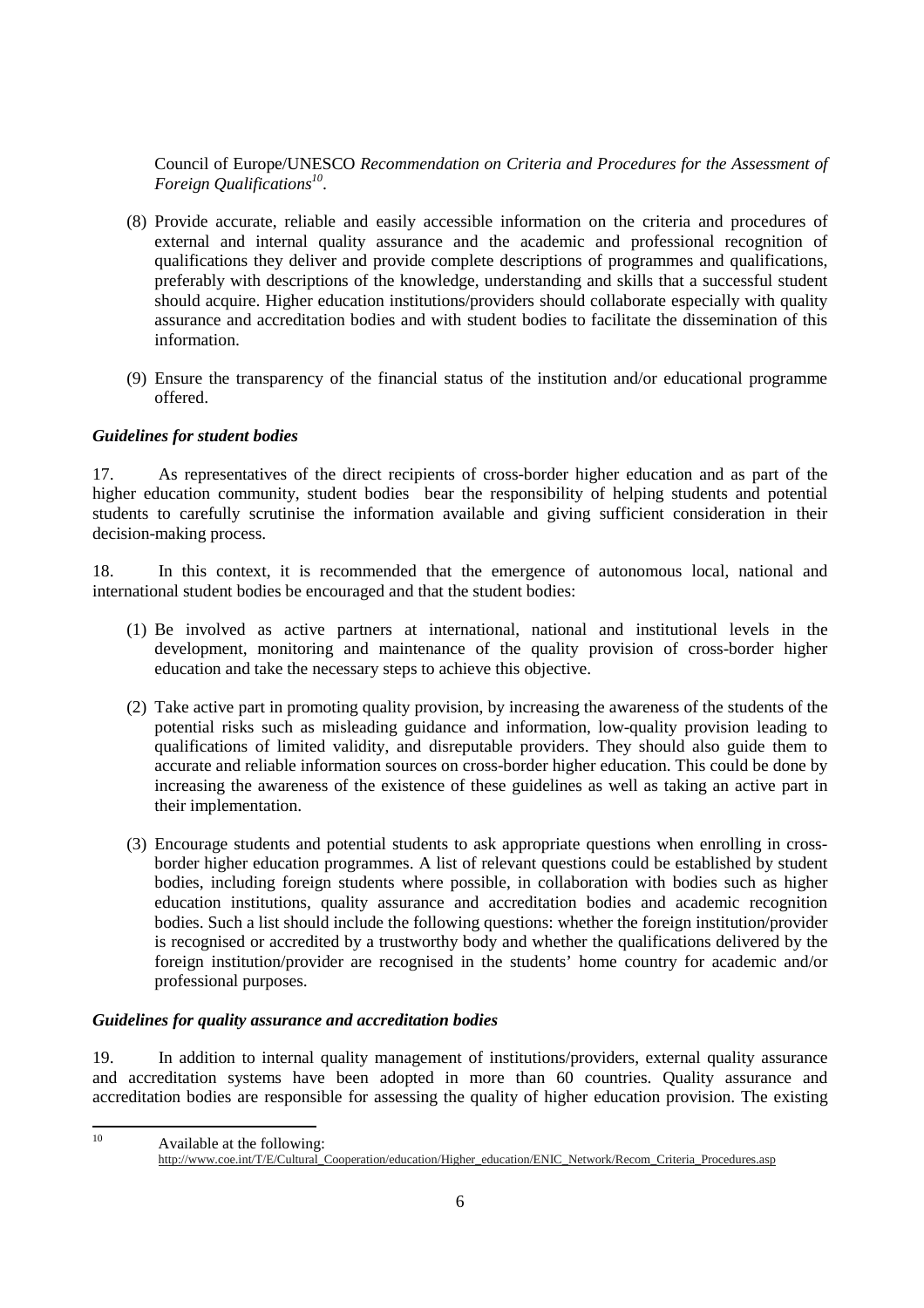systems of quality assurance and accreditation often vary from country to country and sometimes within the countries themselves. Some have governmental bodies for quality assurance and accreditation, and others have non-governmental bodies. Furthermore, some differences exist in the terminologies used, the definition of "quality", the purpose and function of the system including its link to the funding of students, institutions or programmes, the methodologies used in quality assurance and accreditation, the scope and function of the responsible body or unit, and the voluntary or compulsory nature of participation. While respecting this diversity, a co-ordinated effort among the bodies of both sending and receiving countries is needed at both the regional and global level, in order to tackle the challenges raised by the growth of crossborder provision of higher education, especially in its new forms.<sup>11</sup>

- 20. In this context, it is recommended that quality assurance and accreditation bodies:
	- (1) Ensure that their quality assurance and accreditation arrangements include cross-border education provision in its various modes. This can mean giving attention to assessment guidelines, ensuring that standards and processes are transparent, consistent and appropriate to take account of the shape and scope of the national higher education system, and adaptability to changes and developments in cross-border provision.
	- (2) Sustain and strengthen the existing regional and international networks or establish regional networks in regions that do not already have one. These networks can serve as platforms to exchange information and good practice, disseminate knowledge, increase the understanding of international developments and challenges as well as to improve the professional expertise of their staff and quality assessors. These networks could also be used to improve awareness of disreputable providers and dubious quality assurance and accreditation bodies, and to develop monitoring and reporting systems that can lead to their identification.
	- (3) Establish links to strengthen the collaboration between the bodies of the sending country and the receiving country and enhance the mutual understanding of different systems of quality assurance and accreditation. This may facilitate the process of assuring the quality of programmes delivered across borders and institutions operating across borders while respecting the quality assurance and accreditation systems of the receiving countries.
	- (4) Provide accurate and easily accessible information on the assessment standards, procedures, and effects of the quality assurance mechanisms on the funding of students, institutions or programmes where applicable as well as the results of the assessment. Quality assurance and accreditation bodies should collaborate with other actors, especially higher education institutions/providers, academic staff, student bodies and academic recognition bodies to facilitate the dissemination of such information.
	- (5) Apply the principles reflected in current international documents on cross-border higher education such as the UNESCO/Council of Europe '*Code of Good Practice in the Provision of Transnational Education.*' 12
	- (6) Reach mutual recognition agreements with other bodies on the basis of trust in and understanding of each other's professional practice, develop systems of internal quality assurance and regularly undergo external evaluations, making full use of the competencies of stakeholders. Where feasible, consider undertaking experiments in international evaluation or peer reviews of quality assurance and accreditation bodies.

 $11$ See footnote 2.

<sup>12</sup> Available at the following: http://www.cepes.ro/hed/recogn/groups/transnat/code.htm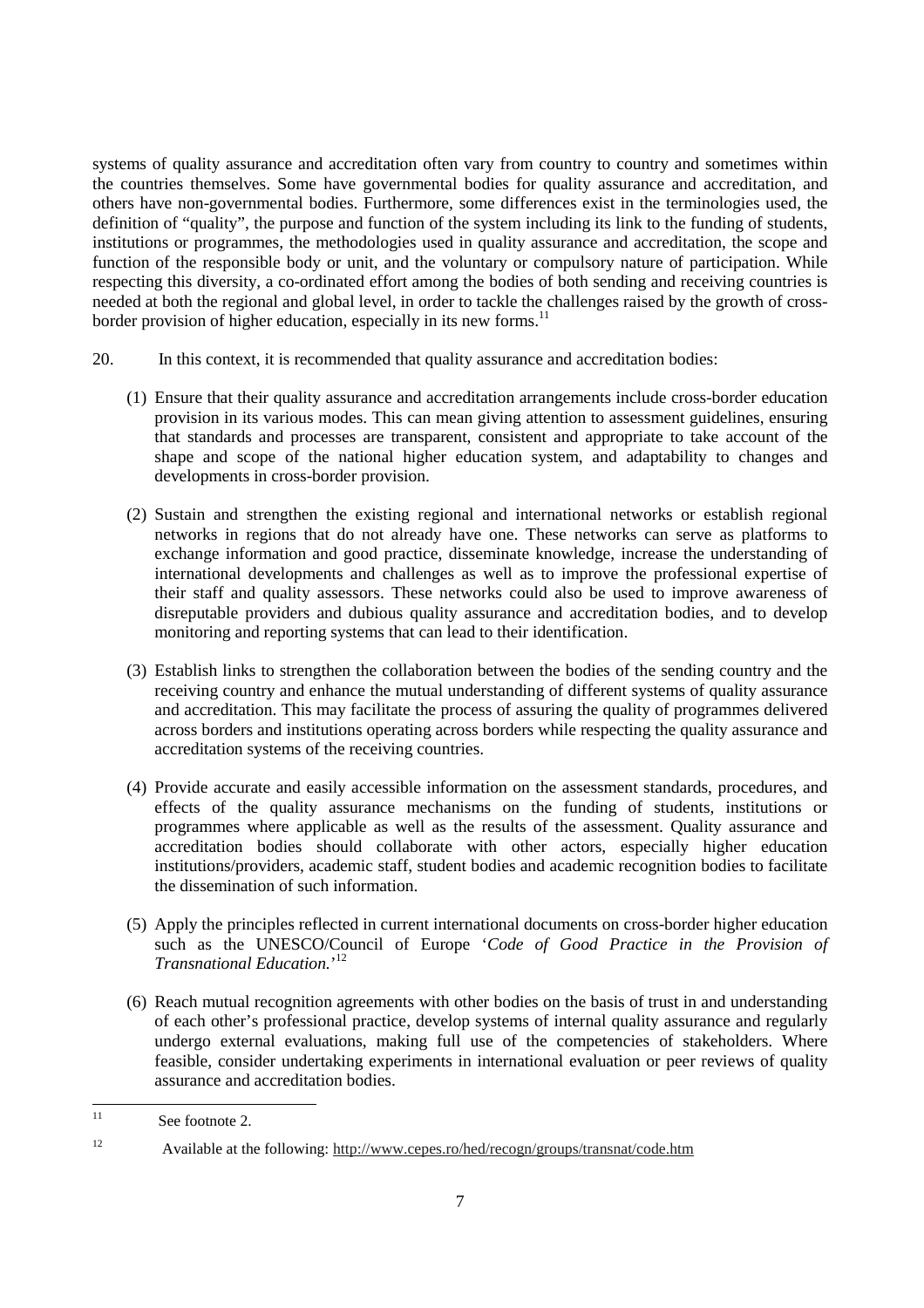(7) Consider adoption of procedures for the international composition of peer review panels, international benchmarking of standards, criteria and assessment procedures and undertake joint assessment projects to increase the comparability of evaluation activities of different quality assurance and accreditation bodies.

## *Guidelines for academic recognition bodies*

21. The UNESCO regional conventions on recognition of qualifications are important instruments facilitating the fair recognition of higher education qualifications, including the assessment of foreign qualifications resulting from cross-border mobility of students, skilled professionals and cross-border provision of higher education.

22. There is a need to build on existing initiatives with additional international action to facilitate fair processes of recognition of academic qualifications by making systems more transparent and comparable.

- 23. In this context, it is recommended that academic recognition bodies:
	- (1) Establish and maintain regional and international networks that can serve as platforms to exchange information and good practice, disseminate knowledge, increase the understanding of international developments and challenges and improve the professional expertise of their staff.
	- (2) Strengthen their cooperation with quality assurance and accreditation bodies to facilitate the process of determining whether a qualification meets basic quality standards, as well as to engage in cross-border cooperation and networking with quality assurance and accreditation bodies. This cooperation should be pursued both at regional and cross-regional level.
	- (3) Establish and maintain contacts with all stakeholders to share the information and improve the links between academic and professional qualification assessment methodologies.
	- (4) Where appropriate, address the professional recognition of qualifications in the labour market and provide necessary information on professional recognition, both to those who have a foreign qualification and to employers. Given the increasing scope of the international labour markets and growing professional mobility, collaboration and co-ordination with professional associations are recommended for this purpose.
	- (5) Use codes of practice such as the Council of Europe/UNESCO *Recommendation on Criteria and Procedures for the Assessment of Foreign Qualifications<sup>13</sup>* and other relevant codes of practice to increase the public's confidence in their recognition procedures, and to reassure stakeholders that the processing of requests is conducted in a fair and consistent manner.
	- (6) Provide clear, accurate and accessible information on the criteria for the assessment of qualifications, including qualifications resulting from cross-border provision.

 $13$ 

<sup>13</sup> Available at the following: http://www.cepes.ro/hed/recogn/groups/transnat/code.htm